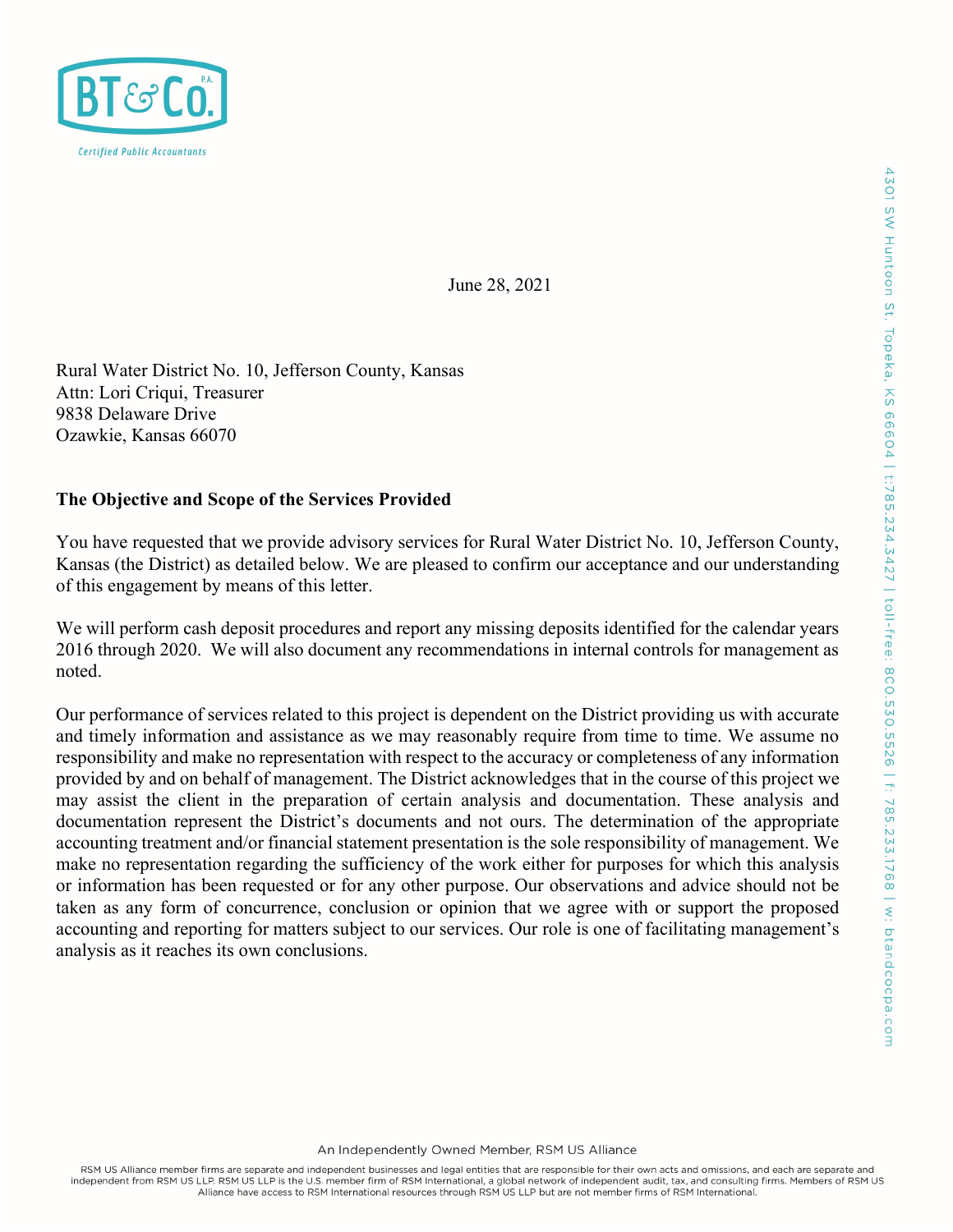

The procedures to be performed will not constitute an audit, review, or compilation of the District's financial statements or any part thereof, nor the external examination of management's assertions concerning the effectiveness of the District's internal control systems or an examination of compliance with laws, regulations or other matters. Accordingly, our performance of the procedures will not result in the expression of an opinion or any other form of assurance on the District's financial statements or any part thereof, nor an external opinion or any other form of assurance of the District's internal control systems or its compliance with laws, regulations or other matters.

Our services under this arrangement letter do not include services for tax return preparation, tax advice or representation in any tax matter. Nevertheless, we may discuss with you certain tax considerations or provide you with tax information that may be relevant to our services. Any such discussions or information would be based upon limited tax research, limited due diligence and limited analysis regarding the underlying facts. Because additional research or a more complete review of the facts could affect our analysis and conclusions, the information provided during these discussions should not be used as the basis for proceeding with any transaction or any tax return reporting.

#### The Responsibilities of Management

The financial statements are the responsibility of the District's management. You acknowledge that other management responsibilities include maintaining adequate records and effective internal controls over financial reporting, selecting and applying accounting principles, and safeguarding assets. We will not perform any management functions, make management decisions or otherwise perform in a capacity equivalent to that of your employees or officers.

While performing the work as outlined in this letter, we may advise the District about appropriate accounting principles and their application, but the responsibility for the financial statements remains with the District. As part of our engagement, we may also propose adjusting or correcting journal entries to the District's financial statements. However, management has the final responsibility for reviewing the proposed entries and understanding the nature and impact of the proposed entries to the financial statements. It is our understanding management has designated Lori Criqui to oversee such services; evaluate the adequacy and results of the services performed; accept responsibility for the results of the services; and establish and maintain internal controls, including monitoring ongoing activities.

The District agrees that it will not include our deliverables, or otherwise make reference to us, in any public or private securities offering without first obtaining our permission. Any such request is also a matter for which separate arrangements will be necessary. After obtaining our permission, the District also agrees to provide us with printer's proofs or masters of such offering documents for our review and approval before printing, and with a copy of the final reproduced material for our approval before it is distributed. In the event our auditor/client relationship has been terminated when the District seeks our permission, we will be under no obligation to grant such permission or approval.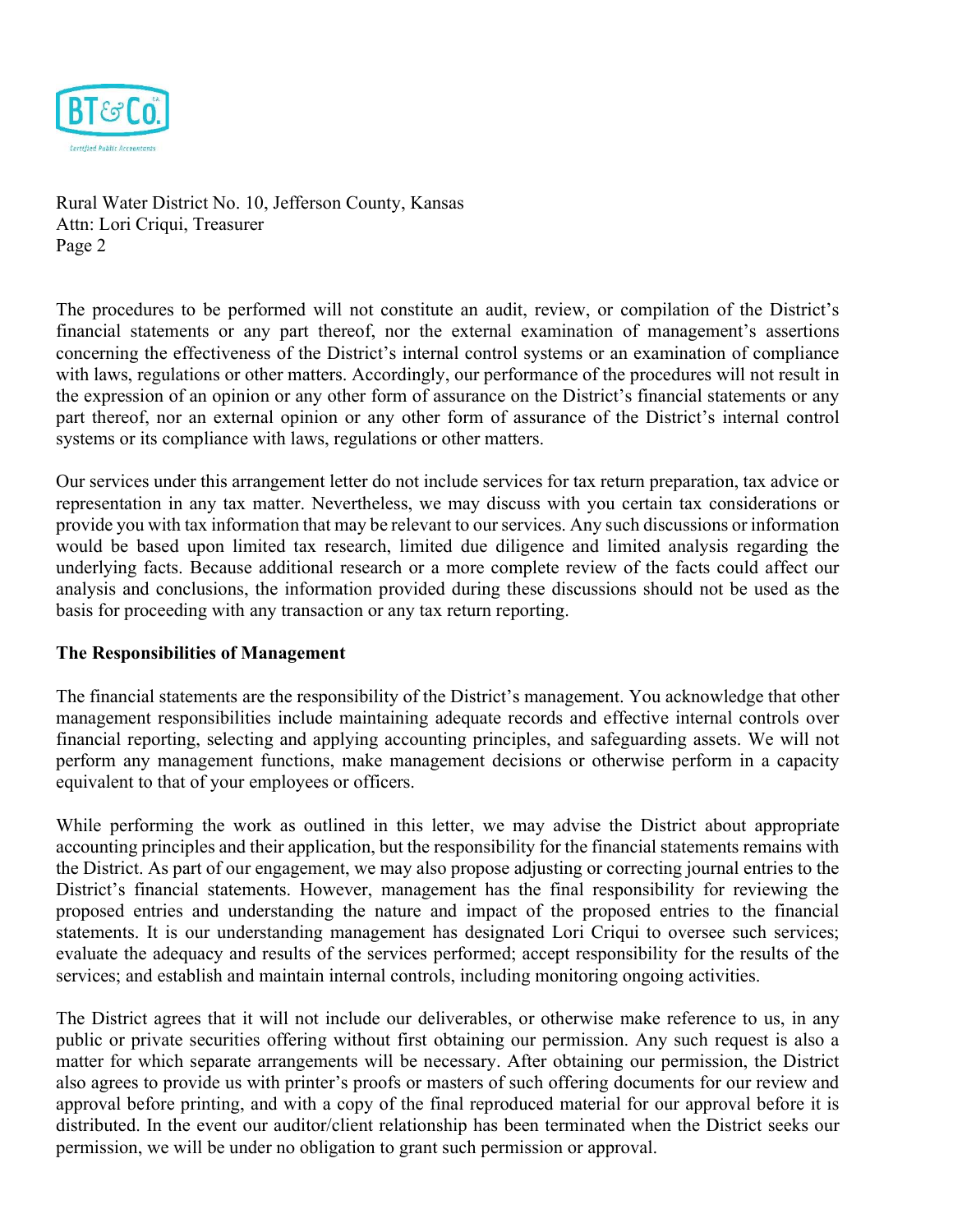

### Records and Assistance

If circumstances relating to the conditions of your records were to arise during the course of our work that, in our professional judgment, prevent us from completing the engagement, we will notify you promptly. In such a situation, we retain the unilateral right to take any course of action permitted by professional standards, including withdrawal from the engagement.

During the course of our engagement, we may accumulate records containing data that should be reflected in the District's books and records. The District will determine that all such data, if necessary, will be so reflected. Accordingly, the District will not expect us to maintain copies of such records in our possession.

### Other Relevant Information

From time to time and depending upon the circumstances, we may use third-party service providers to assist us in providing professional services to you. In such circumstances, it may be necessary for us to disclose confidential client information to them. We enter into confidentiality agreements with all thirdparty service providers, and we are satisfied that they have appropriate procedures in place to prevent the unauthorized release of your confidential information to others.

# Fees and Expenses

Our maximum fees for the services described in this letter will not exceed \$ 6,250.

Fees for services of this type are always difficult to estimate. If circumstances are encountered that affect our ability to proceed according to the plan outlined above, such as major scope changes, loss of key Client personnel, unavailable information, or undetermined or requested scope changes during our scoping efforts, we will inform you promptly and seek your approval for any changes in scope, timing or fees that may result from such circumstances.

Our fee estimate and completion of our work are based upon the following criteria:

- 1. Anticipated cooperation from District personnel
- 2. Timely responses to our inquiries
- 3. Timely completion and delivery of client assistance requests
- 4. Timely communication of all significant accounting and financial reporting matters
- 5. The assumption that unexpected circumstances will not be encountered during the engagement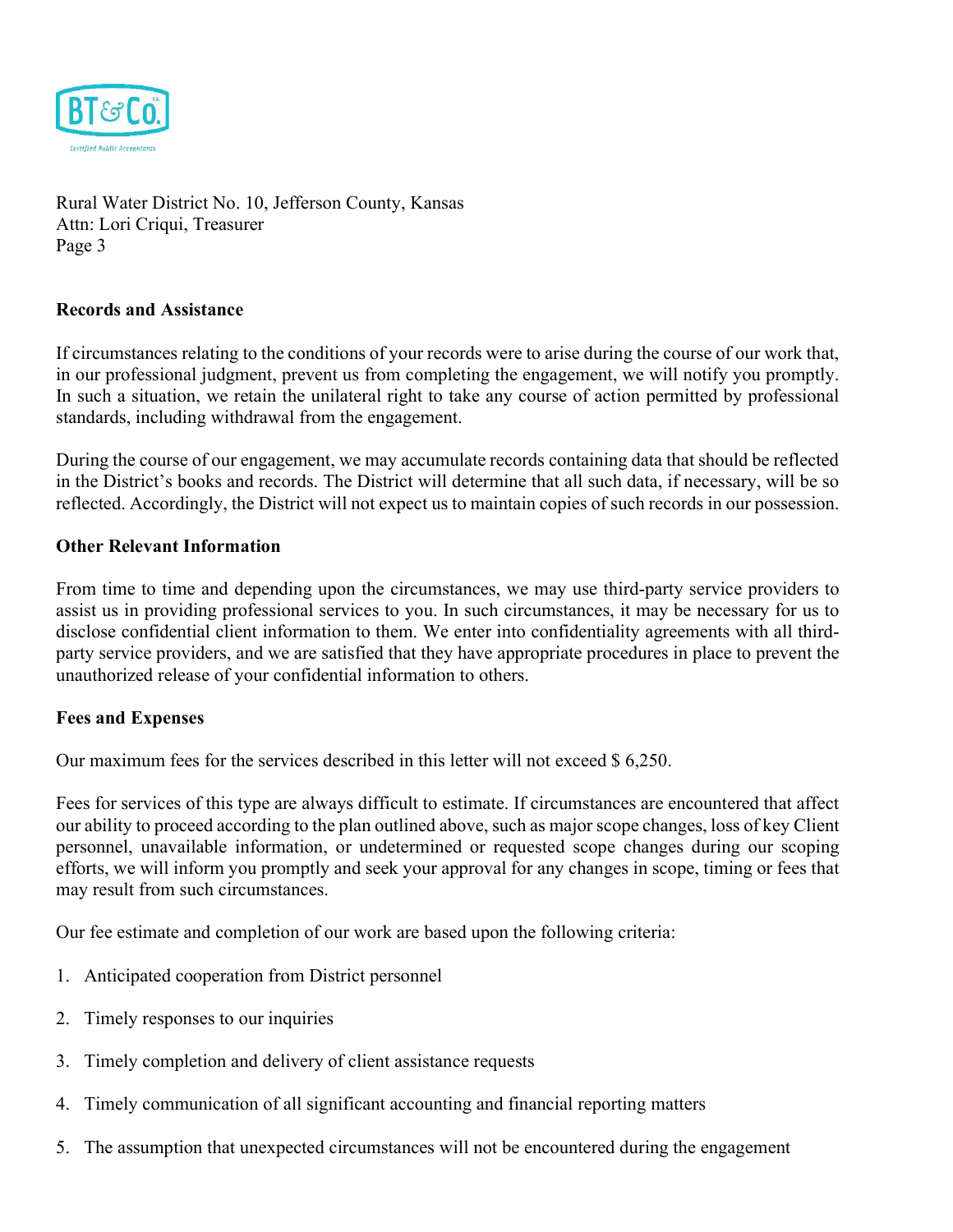

If any of the aforementioned criteria are not met, then fees may increase. Interim billings will be submitted as work progresses and as expenses are incurred. Billings are due upon submission.

In the event we are requested or authorized by the District or are required by government regulation, subpoena or other legal process to produce our documents or our personnel as witnesses with respect to our engagement for the District, the District will, so long as we are not a party to the proceeding in which the information is sought, reimburse us for our professional time and expenses, as well as the fees and expenses of our counsel, incurred in responding to such requests.

You agree that you will not make reference to us in any public or private securities or debt offering.

### Termination

Your failure to make full payment of any and all undisputed amounts invoiced in a timely manner constitutes a material breach for which we may refuse to provide deliverables and/or, upon written notice, suspend or terminate our services under this Arrangement Letter. We will not be liable to you for any resulting loss, damage or expense connected with the suspension or termination of our services due to your failure to make full payment of undisputed amounts invoiced in a timely manner.

In the event you terminate this engagement, you will pay us for all services rendered (including deliverables and products delivered), expenses incurred, and noncancelable commitments made by us on your behalf through the effective date of termination.

We will not be responsible for any delay or failure in our performance resulting from acts beyond our reasonable control or unforeseen or unexpected circumstances, such as, but not limited to, acts of God, government or war, riots or strikes, disasters, fires, floods, epidemics, pandemics or outbreaks of communicable disease, cyberattacks, and internet or other system or network outages. At your option, you may terminate this Arrangement Letter where our services are delayed more than 120 days; however, you are not excused from paying us for all amounts owed for services rendered and deliverables provided prior to the termination of this Arrangement Letter.

When an engagement has been suspended at the request of management or those charged with governance and work on that engagement has not recommenced within 120 days of the request to suspend our work, we may, at our sole discretion, terminate this Arrangement Letter without further obligation to you. Resumption of our work following termination may be subject to our client acceptance procedures and, if resumed, will require additional procedures not contemplated in this Arrangement Letter. Accordingly, the scope, timing and fee arrangement discussed in this Arrangement Letter will no longer apply. In order for us to recommence work, the execution of a new Arrangement Letter will be required.

We may terminate this Arrangement Letter upon written notice if: (i) we determine that our continued performance would result in a violation of law, regulatory requirements, applicable professional or ethical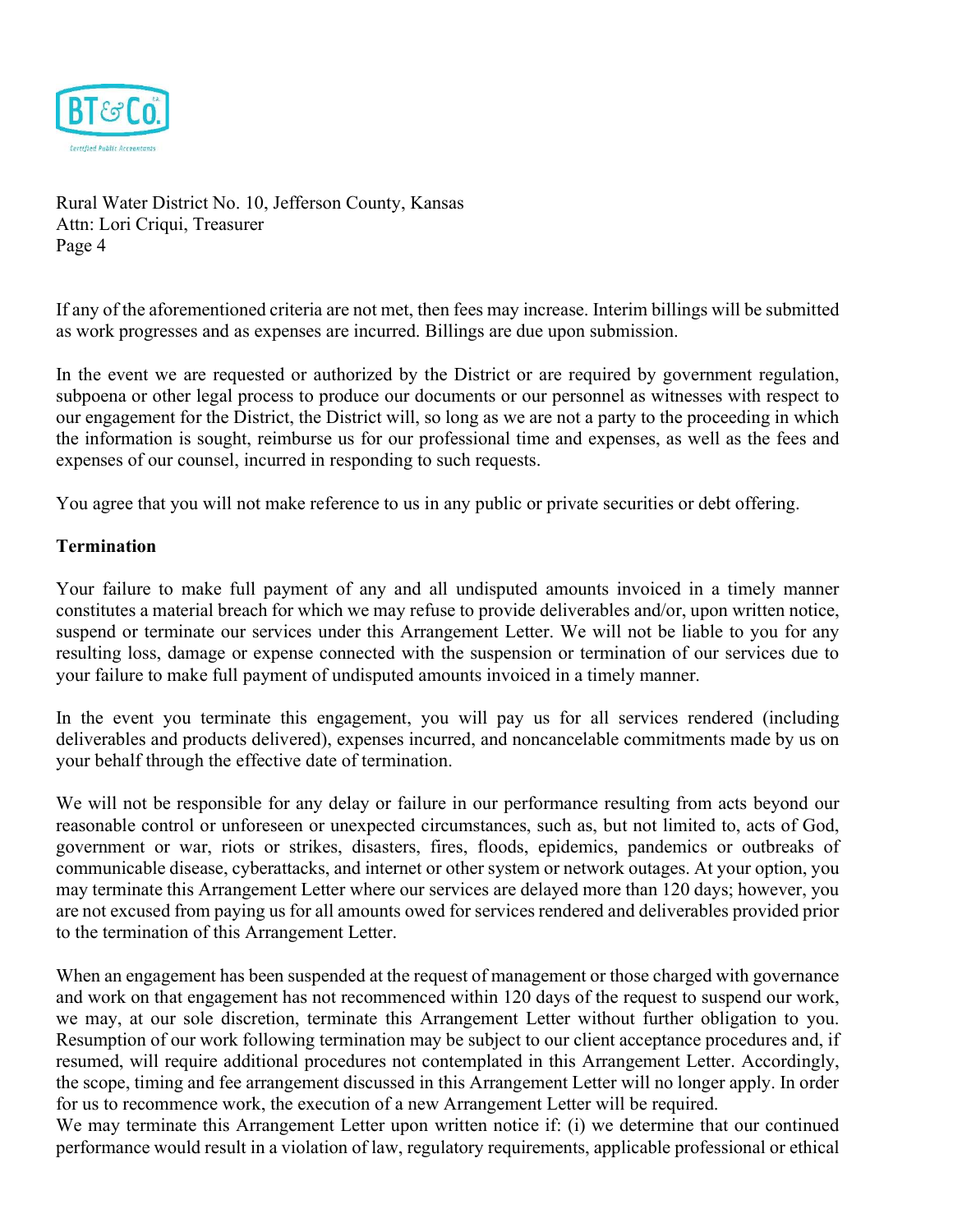

standards, or our client acceptance or retention standards; or (ii) you are placed on a verified sanctioned entity list or if any director or executive of, or other person closely associated with, you or any of your affiliates is placed on a verified sanctioned person list, in each case, including, but not limited to, lists promulgated by the Office of Foreign Assets Control of the U.S. Department of the Treasury, the U.S. State Department, the United Nations Security Council, the European Union, or any other relevant sanctioning authority.

### Indemnification and Claim Resolution

Because BT&Co., P.A. will rely on the District and its management and Board of Directors to discharge the foregoing responsibilities, the District holds harmless and releases BT&Co., P.A. and its partners and employees from all claims, liabilities, losses and costs arising in circumstances where there has been a knowing misrepresentation by a member of the District's management that has caused, in any respect, BT&Co., P.A.'s breach of contract or negligence.

The District and BT&Co., P.A. agree that no claim arising out of services rendered pursuant to this arrangement letter shall be filed more than the earlier of two years after the date of the agreed-upon deliverable(s) report issued by BT&Co., P.A. or the date of this arrangement letter if no report has been issued. In no event shall either party be liable to the other for claims of punitive, consequential, special, or indirect damages. BT&Co., P.A.'s liability for all claims, damages and costs of the District arising from this engagement is limited to the amount of fees paid by the District to BT&Co., P.A. for the services rendered under this arrangement letter.

These provisions shall survive the termination of this arrangement for services.

#### Information Security – Miscellaneous Terms

BT&Co., P.A. is committed to the safe and confidential treatment of the District's proprietary information. BT&Co., P.A. is required to maintain the confidential treatment of client information in accordance with relevant industry professional standards which govern the provision of services described herein.

#### Our Agreement

This letter constitutes the complete and exclusive statement of agreement between BT&Co., P.A. and the District, superseding all proposals, oral or written, and all other communications with respect to the terms of the engagement between the parties.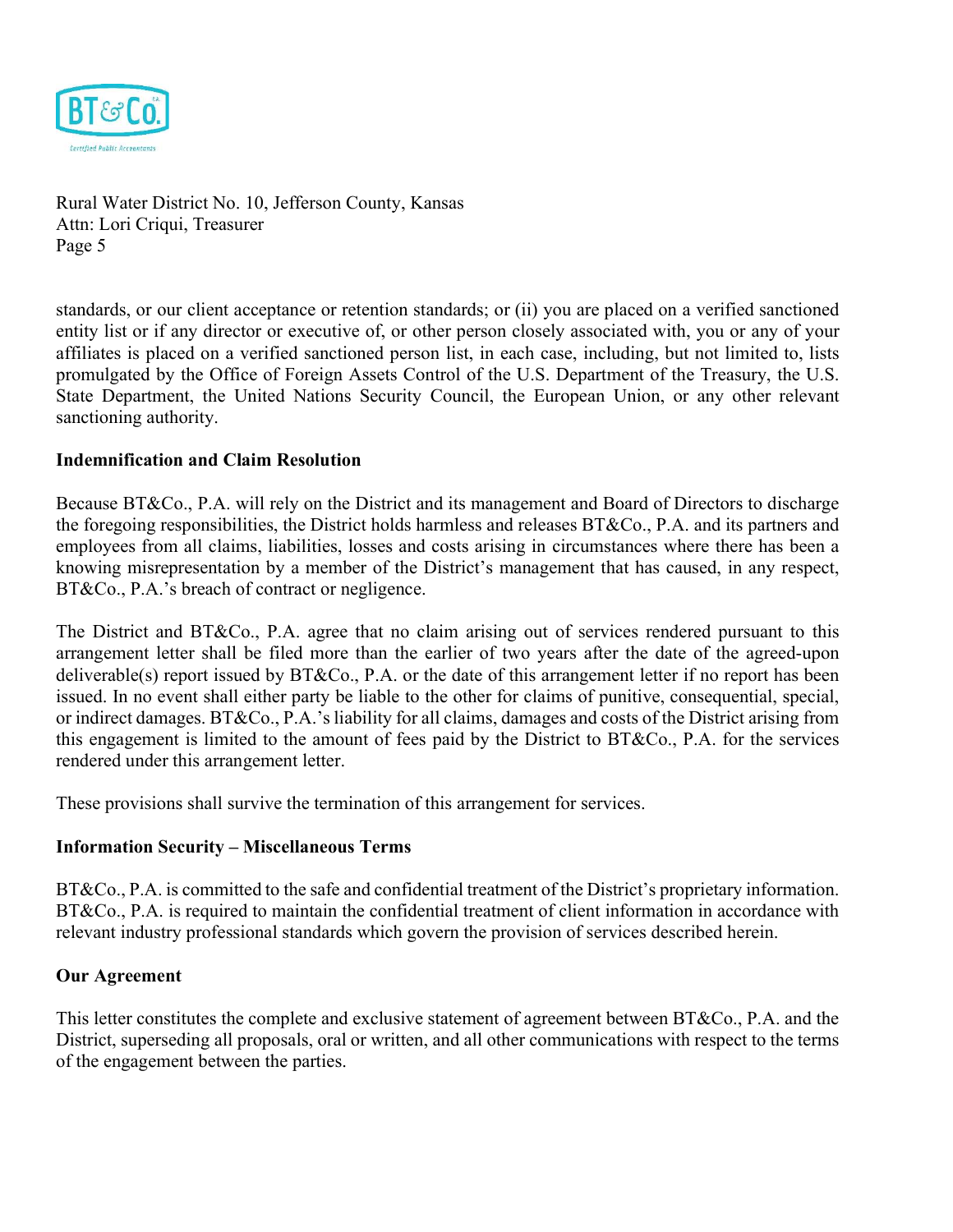

# Electronic Signatures and Counterparts

Each party hereto agrees that any electronic signature of a party to this agreement or any electronic signature to a document contemplated hereby (including any representation letter) is intended to authenticate such writing and shall be as valid, and have the same force and effect, as a manual signature. Any such electronically signed document shall be deemed (i) to be "written" or "in writing," (ii) to have been signed and (iii) to constitute a record established and maintained in the ordinary course of business and an original written record when printed from electronic files. Each party hereto also agrees that electronic delivery of a signature to any such document (via email or otherwise) shall be as effective as manual delivery of a manual signature. For purposes hereof, "electronic signature" includes, but is not limited to, (i) a scanned copy (as a "pdf" (portable document format) or other replicating image) of a manual ink signature, (ii) an electronic copy of a traditional signature affixed to a document, (iii) a signature incorporated into a document utilizing touchscreen capabilities or (iv) a digital signature. This agreement may be executed in one or more counterparts, each of which shall be considered an original instrument, but all of which shall be considered one and the same agreement. Paper copies or "printouts," of such documents if introduced as evidence in any judicial, arbitral, mediation or administrative proceeding, will be admissible as between the parties to the same extent and under the same conditions as other original business records created and maintained in documentary form. Neither party shall contest the admissibility of true and accurate copies of electronically signed documents on the basis of the best evidence rule or as not satisfying the business records exception to the hearsay rule.

Please sign and return a copy of this letter to indicate your acknowledgment of, and agreement with, the arrangements for our engagement, including our respective responsibilities.

We want to express our appreciation for this opportunity to work with you.

Sincerely,

BT&CO., P.A.

Grahia Darting

Cynthia Darting Director

CD:tls